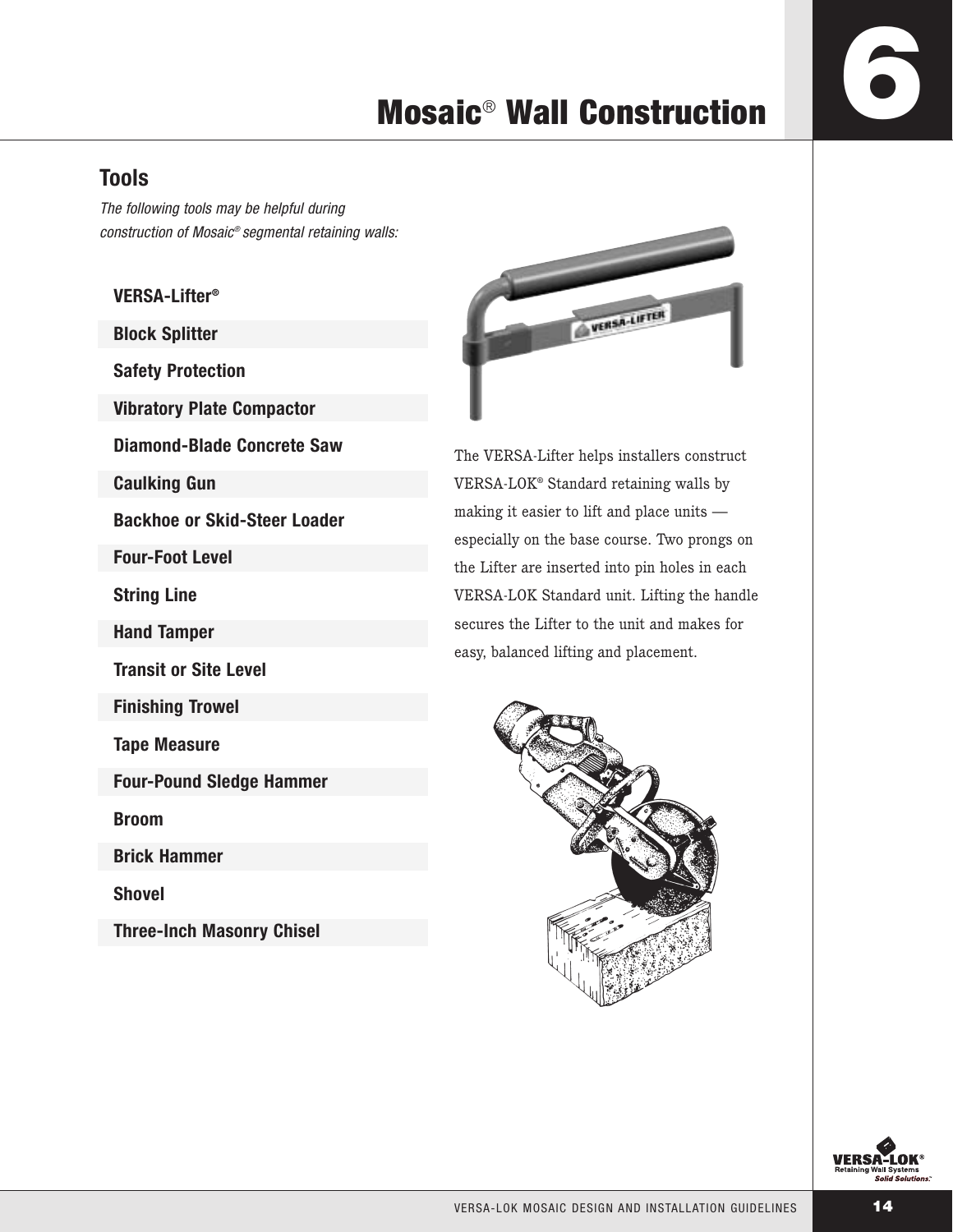VERSA-LOK Mosaic units are easily modified by splitting for a textured face, or by saw-cutting for a smooth side.

## **Mosaic**® **Wall Construction**

### **Unit Modification**

During wall construction, it may be necessary to split or cut VERSA-LOK® Mosaic® units. Splitting creates an attractive textured face on any visible sides of a Mosaic unit that matches the split-face on the front of the unit. Saw-cutting creates a smooth straight edge on a partial unit, so it can fit tightly next to adjacent units. Remember to always wear proper safety protection when performing splitting or cutting operations.

To split units with a masonry chisel and hammer, mark a path on the unit's top, bottom, and back. Score along the top and bottom paths using the chisel and a heavy hammer. Place the unit on its face and strike along the back path. It is easier to split units on the ground than on a hard surface. The unit should fracture nicely along the paths. If many splits will be required for a project, it may be helpful to rent a mechanical or hydraulic block splitter from your block supplier or rental center.

Saw-cuts are normally made using a gas-powered cut-off saw with a diamond blade. Before you saw-cut a unit, mark a line on each side to be cut. Place the unit face toward you with the top side up, at a comfortable height on a stable work surface. Make a straight cut down and two to three inches into the face. Move saw to top of unit, and cut through top using successively deeper cuts. Flip unit over and finish by cutting completely through the bottom of the unit.

### **Excavation**

Excavate just deeply enough to accommodate the leveling pad (which is normally 6 inches thick) and the required unit embedment below grade. When necessary, also excavate areas where geosynthetic soil reinforcement will be placed. Required unit embedment varies with wall height and site conditions. Generally, if grade in front of the wall is level, one-tenth of the exposed wall height should be buried below grade.



Additional embedment may be required for special conditions including slopes in front of walls, soft foundation soils, and shoreline applications. Compact soil at the bottom of excavation—do not place Mosaic units on loose, soft, wet, or frozen soil—settlement may result. If the wall will set on previously backfilled excavations, such as utility line trenches, be sure the entire depth of existing backfill is well compacted. If necessary, over-excavate soft soils and replace with properly compacted backfill.

**VERSA-LOK**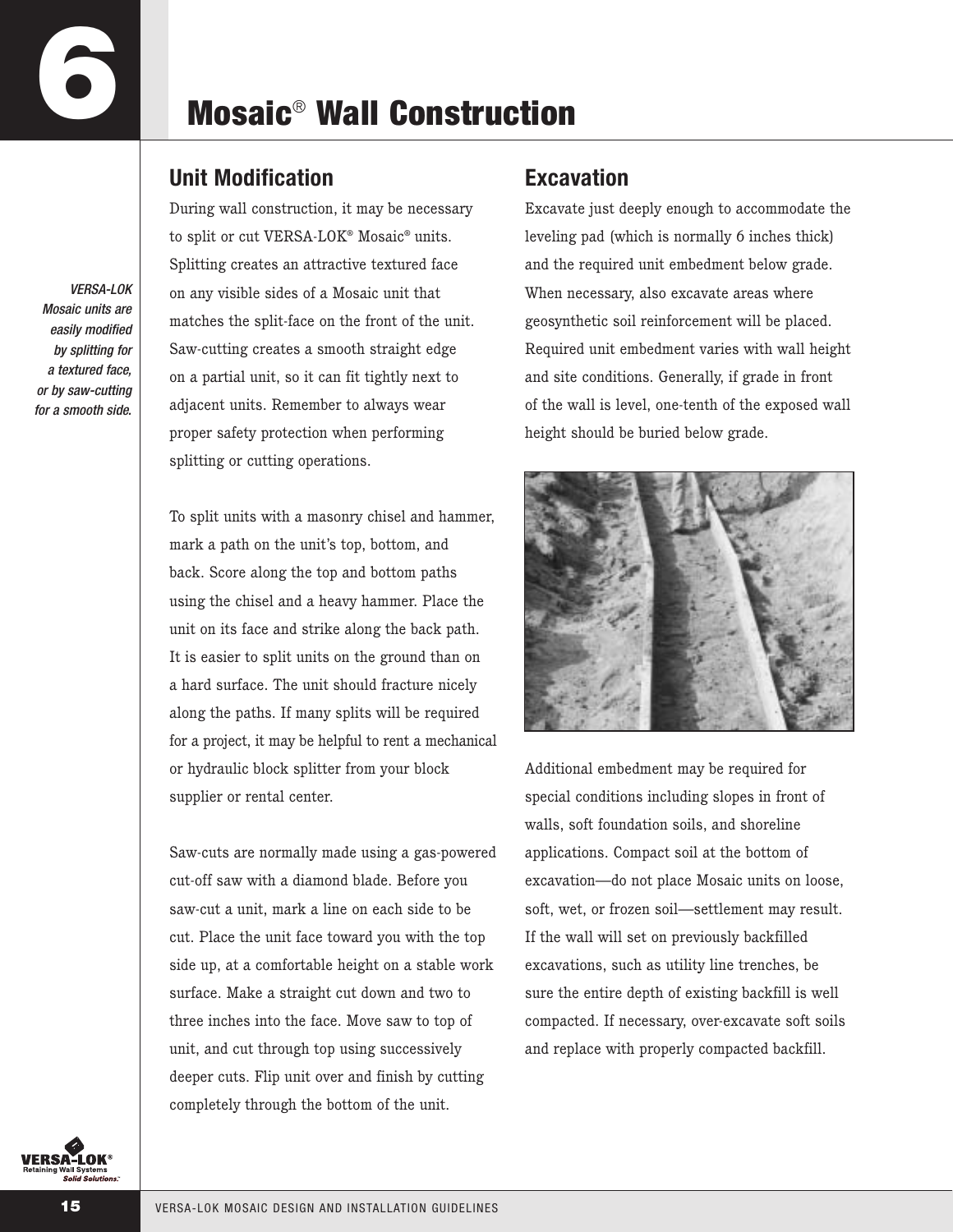### **Leveling Pad**

Place granular leveling pad material and compact to a smooth, level surface. Leveling pad should be at least six inches thick and 24 inches wide. It should consist of crushed stone. The most commonly used material for leveling pads is what is used locally as road base aggregate. To construct long sections of leveling pad, create forms by leveling and staking rectangular metal tubing along both sides of the planned pad. Place and compact granular material within these leveled forms and screed off excess.

Always begin at the lowest level and work upward in situations where the planned grade along the wall front changes elevation. Use a thin layer of fine sand on top of the leveling pad for final leveling.

See VERSA-LOK® Technical Bulletin #5 for more tips on leveling pad construction.



### **Base Course**

Make sure that the leveling pad is level and begin placing base course units. For ease of installation, use only VERSA-LOK Standard units for the base course. This will create a uniform "platform" on which to build the Mosaic® panels.



Align base units using their backs or slots, rather than their irregularly textured front faces. String lines may also be helpful when aligning straight walls. Place units side by side on the leveling pad. Fronts of adjacent units should fit tightly and unit bottoms should contact the leveling pad completely. Using a four-foot level, level all units front to back, side to side, and with adjacent units. Take time to ensure a level base course—minor unevenness in the base course will be amplified and difficult to correct after several courses of panels have been installed. After the base course has been positioned, place and compact soil backfill behind units. Also replace and compact overexcavated soil in front of the units. Backfill placed behind and in front of embedded units should consist of soil, not drainage aggregate.

Take time to ensure a level base course—minor unevenness in the base course will be amplified and difficult to correct after several courses of panels have been installed.

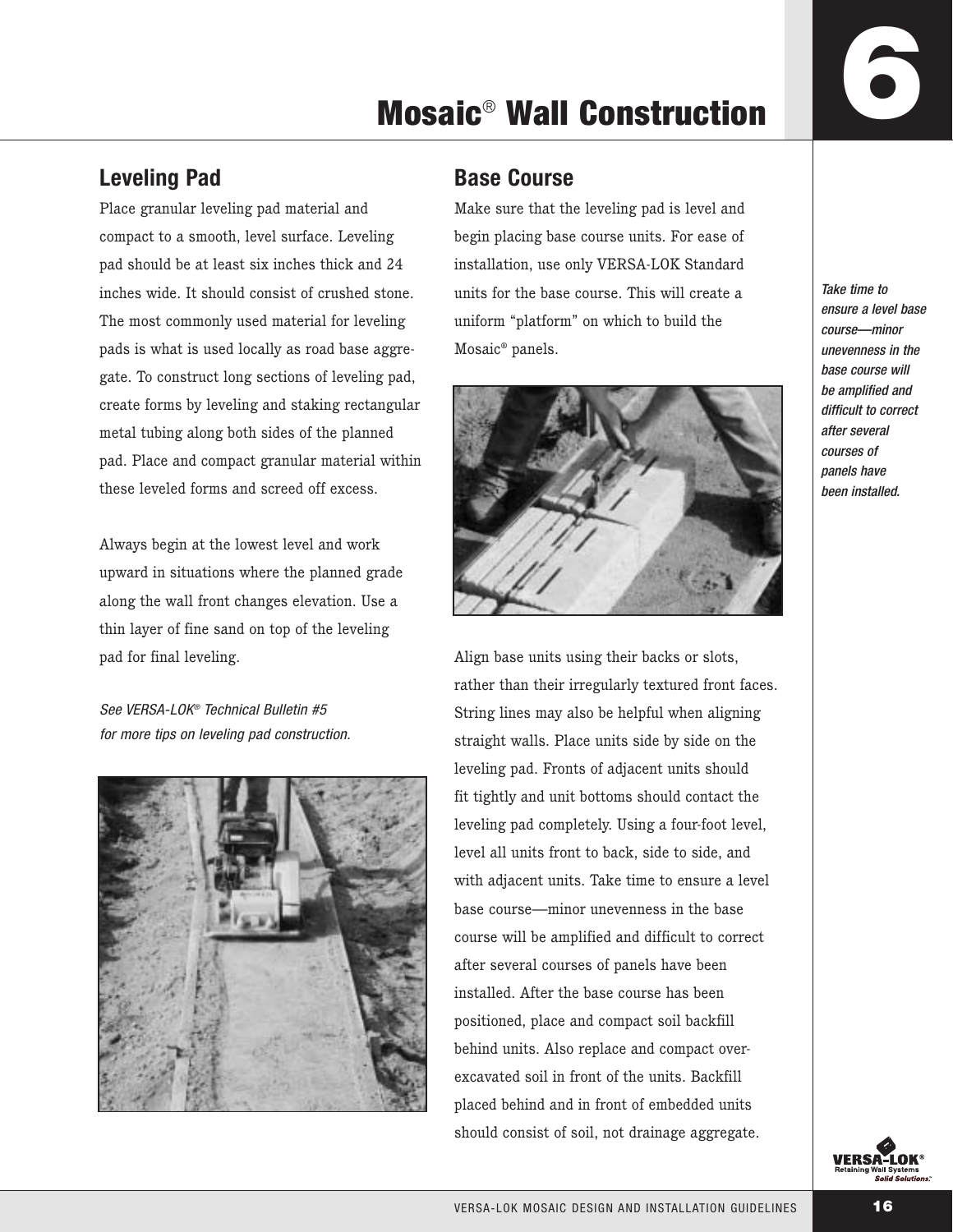### **Installing First Course of Panels**

Always install an entire ten-inch-high, four-unit panel before proceeding to the next panel on that course.

To start the first course of panels, place two Accent® units next to each other on top of the base course units. Set the units back 3/4 inch. Insert two VERSA-TUFF® Snap-Off Pins through two of the four front holes in the Accent units so they fall into the middle slots of the VERSA-LOK® Standard base units below. Snap-off the top exposed portion of the pins. Finish this ten-inch-high, 24-inch-wide panel by placing a Standard unit and a Cobble® unit on top of the Accent units with a setback of 3/4 inch.



Mosaic® walls are built one panel at a time! Always install an entire ten-inch-high, four-unit panel before proceeding to the next panel on that course.

Insert two VERSA-TUFF Snap-Off Pins through the front holes of each Standard and Cobble unit so they fall into the front slots of the Accent units below. After pinning, pull the units forward to remove any looseness in the pin connections. Check alignment at the back of the units.

Adjacent to this completed panel, start the next panel by placing a Standard unit and a Cobble unit on the base course and two Accent units on top of those, pinning each unit accordingly.

Alternate placing the two Accent units with the Standard/Cobble units on the bottom. Randomly mix the order of Cobble and Standard units within the panels to avoid a repetitive pattern. Continue constructing panels throughout the length of the wall. Do not proceed to the next course of panels until you have completed the entire previous course, including all pinning.

Check levelness at the top of each panel, and panel to panel. Remember to sweep off the tops of installed panels to remove any debris that may interfere with laying additional courses.

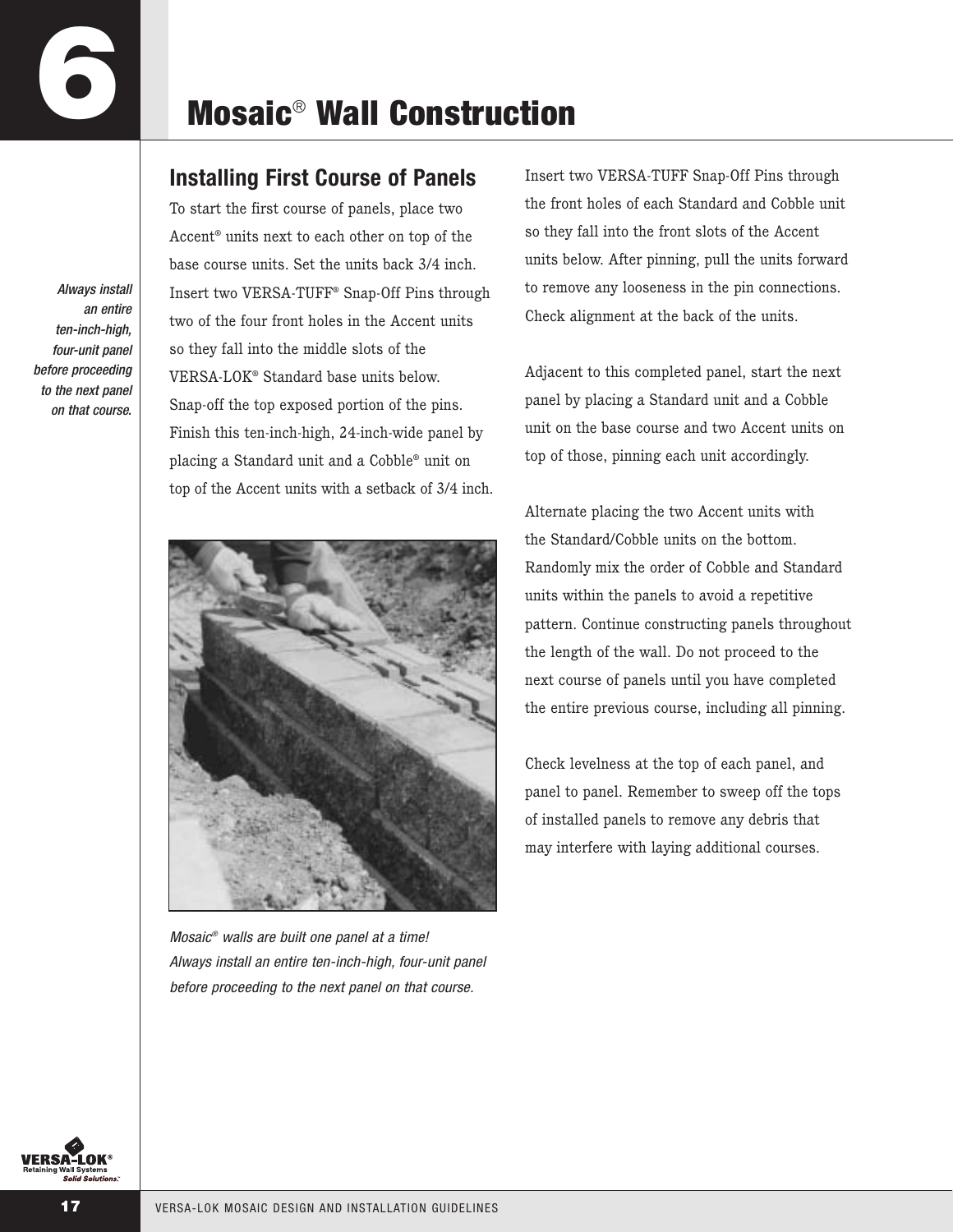

### **Pinning Mosaic® Panels**

Two VERSA-TUFF® Snap-Off Pins are normally used for each unit in a Mosaic panel, making a total of eight VERSA-TUFF Pins per panel. Because of the variable bond and offset placement of panels that occurs in the Mosaic pattern, sometimes only one VERSA-TUFF Pin will fit into a lower unit—resulting in less than eight VERSA-TUFF Pins per panel.

Make sure VERSA-TUFF Pins are fully seated in slots of lower units. If necessary, seat VERSA-TUFF Pins using a mallet and another VERSA-TUFF Pin. For six-inch-high Standard and Cobble® units, VERSA-TUFF Pins are fully seated when they are recessed below the top surface of units. For Accent® units, the top two inches of the pin will initially stick out of the unit. Snap off this exposed section of the VERSA-TUFF Pin by hitting the top of the pin from the side.

Always pin to the front slots in the Accent and Cobble units and to rear slots in the VERSA-LOK® Standard unit. Each Mosaic unit sets back 3/4 inch from the unit below, regardless of its height. Because the completed Mosaic panel is two units high, there is a combined 1.5 inch total setback per ten-inchhigh panel, resulting in an approximate 8.5 degree batter (cant) from vertical.

VERSA-LOK's unique hole-to-slot pinning system allows for easy top-down pinning and variation in the bond of the panels.

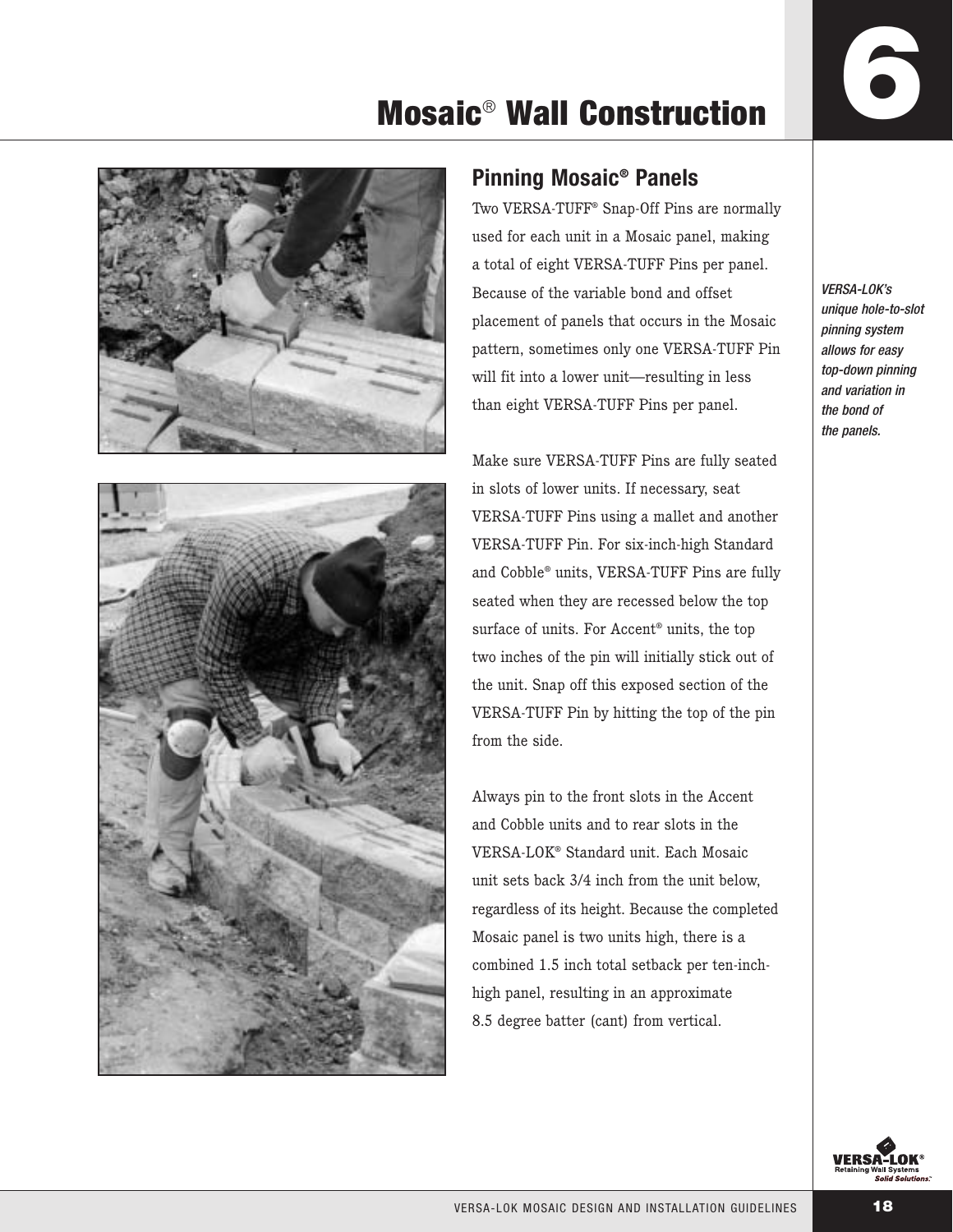### **Installing Additional Courses of Panels**

Each Mosaic panel should be staggered from panels below. When there is no fixed starting point, start the next ten-inch-high course by staggering the panels at least four inches from the vertical joints between the panels below. Patterns in the Mosaic® panels should not line up with the course below it. Vary this bond on subsequent courses of panels to create a random look. Pin units within each panel and to the panels below as described previously. When laying additional courses of panels that start at a corner, wall panel locations will be dictated by the corner panels.

Pull units forward to remove any looseness in the pin connections. Check the alignment at the top of each course of panels and adjust as needed. Stack no more than two courses of panels (20 inches high) before backfilling. If too many panels are placed without backfilling, the panels will be unstable and may push out of alignment during backfilling. If course panels must fit into a limited horizontal space, adjust by placing a partial panel (less than 24 inches wide). Saw cut both top and bottom units on one side of the panel to create a panel with the needed width.

### **Drainage Aggregate**

Drainage aggregate placed behind segmental retaining walls helps eliminate water accumulation and hydrostatic pressure behind walls. Beginning at the level of planned grade in front of the wall, place drainage aggregate between and directly behind units to a minimum thickness of 12 inches. Drainage aggregate should consist of 3/4-inch clear, free-draining, angular gravel that is free of fine dirt and soil.



Do not place drainage aggregate behind units that will be embedded. For walls higher than three feet, a perforated drain pipe should be used to collect water along the base of the drainage aggregate. For some projects, such as shoreline applications, geosynthetic fabric may be required behind the drainage aggregate to prevent soils or sands from migrating into the drainage aggregate and wall face joints.

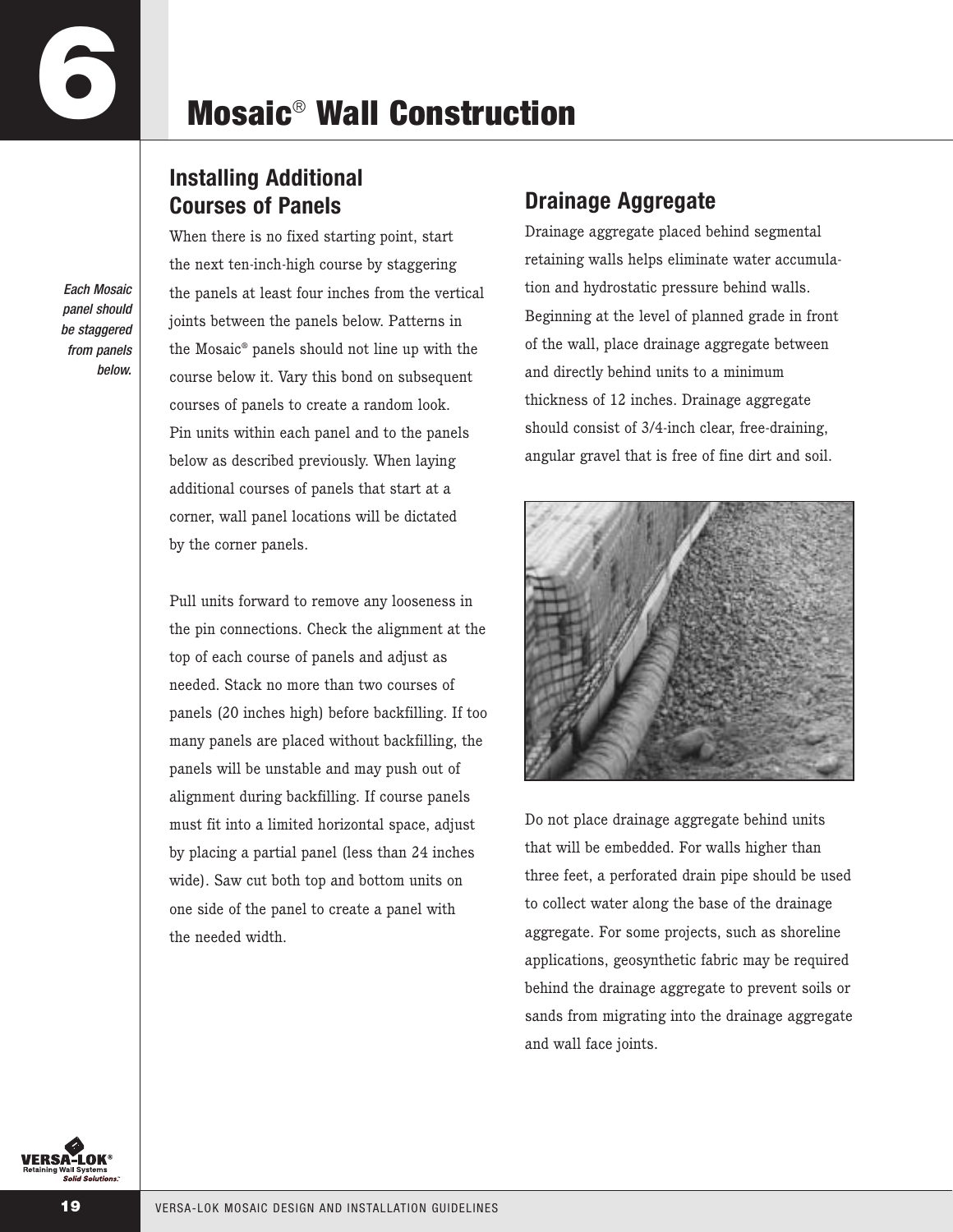### **Compacted Soil Backfill**

Proper compaction of foundation and backfill soil is critical to long-term performance of retaining wall systems. Coarse soils usually require less soil reinforcement and are easier to compact than fine soils.



Place soil backfill beginning directly behind drainage fill in layers no thicker than six inches. Compact soil backfill, making sure that the backfill is neither too wet nor too dry. The amount and type of effort needed for adequate backfill compaction varies with soil type and moisture content. Generally, hand-operated vibratory plate compactors can be used to achieve adequate compaction of granular soils.

To avoid pushing wall units out of alignment, heavy self-propelled compaction equipment should be kept at least three feet behind back of retaining wall units.

### **Geosynthetic Soil Reinforcement**

Geosynthetic soil reinforcement such as VERSA-Grid® is used to reinforce soil backfill when the weight of VERSA-LOK® units alone is not enough to resist soil pressures. Soil reinforcement type, length, and vertical spacing will vary for each project and should be specified by a qualified engineer. For the Mosaic® system, the minimum vertical spacing possible between layers of geogrid is the height of the panels, ten inches. This ten-inch increment for grid spacing should be accounted for in the final engineering design.

Prepare to install soil reinforcement materials by placing Mosaic panels and backfilling up to the height of the first soil reinforcement layer specified on construction drawings. The top of each ten-inch high course of panels creates a flat surface for level geogrid placement. Lay soil reinforcement horizontally on top of compacted backfill and Mosaic panels. Geosynthetics are usually stronger in one direction. It is very important to place them in the correct direction. The strongest direction of the geosynthetic must be perpendicular to the wall face. For correct orientation, follow the geosynthetic manufacturer's directions carefully. After positioning soil reinforcement, place the next course of Mosaic® panels on top of the soil reinforcement.

The strongest direction of the *aeosynthetic* (almost always the roll direction) must be perpendicular to the wall face.

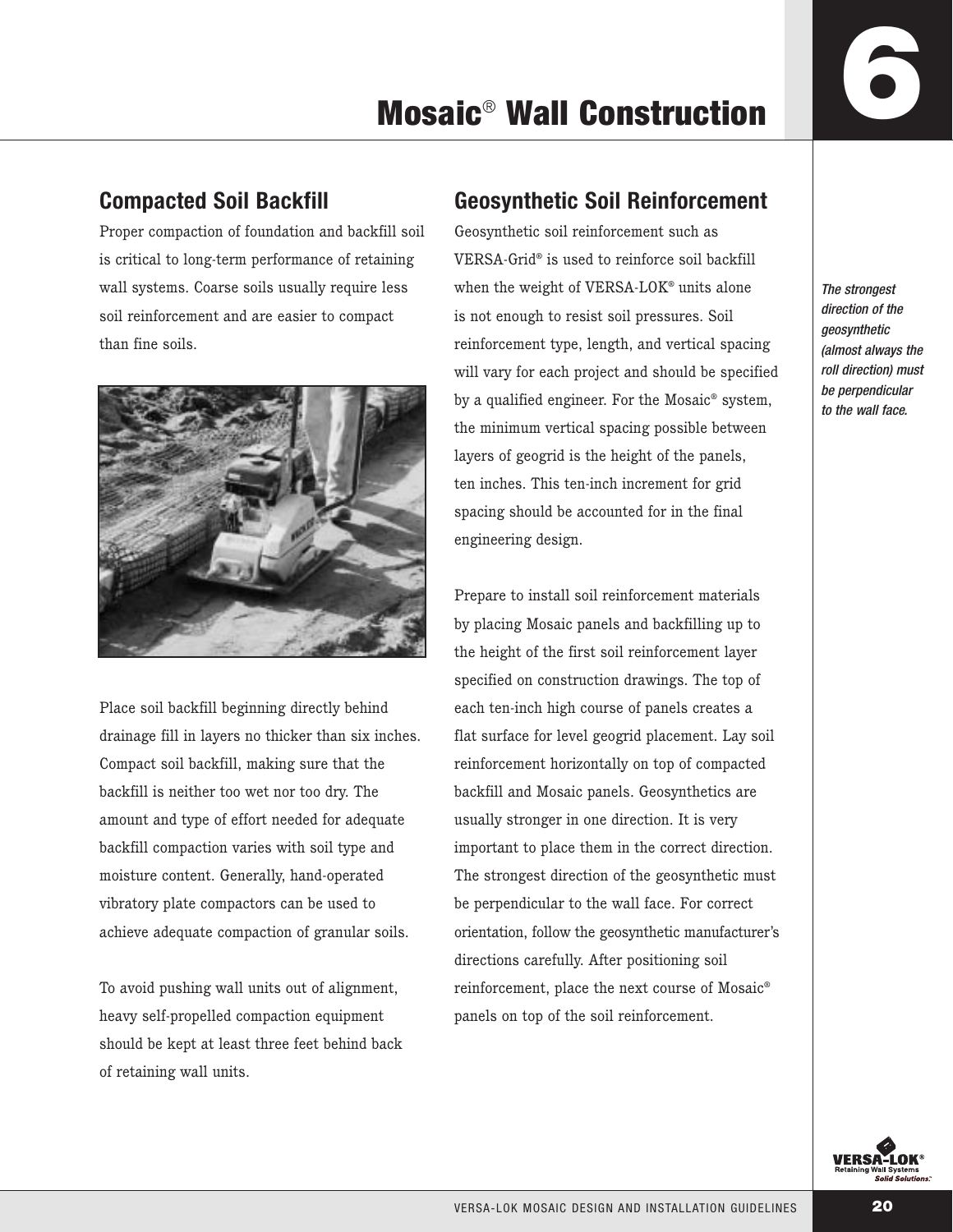# **6**

## **Mosaic**® **Wall Construction**

Keep geosynthetic taut and remove any slack by pulling it away from the wall face.



Insert pins through the bottom panel units, through the geosynthetic, and into the slots of the panel below. Place drainage aggregate against the back of the units and on top of the soil reinforcement. Remove slack by pulling soil reinforcement away from the wall face and anchoring at back ends. Beginning at the drainage aggregate, place and compact soil backfill. Keep soil reinforcement taut and avoid wrinkles. Place a minimum of ten inches of soil backfill before using any tracked equipment on top of soil reinforcement. Placing soil reinforcement behind curves and corners requires special layout and overlapping procedures. Never overlap soil reinforcement layers directly on top of each other—always provide at least three inches of soil fill between overlapping soil reinforcement layers.

See VFRSA-LOK® Technical Bulletin #3 for more curve/corner soil reinforcement details.

### **Caps**

Finish Mosaic retaining walls by placing standard VERSA-LOK cap units along the top of the wall. Two cap units are available—Type A and Type B. Alternate A and B caps on straight walls. Use A caps for convex (outside) curves. Use B caps for concave (inside) curves. Front faces of caps may be placed flush, set back, or slightly extended over faces of VERSA-LOK Mosaic units. Caps are secured with two continuous, 1/4-inch beads of VERSA-LOK Concrete Adhesive placed along the top course of wall units. Set and press the caps onto these prepared wall units.

See VERSA-LOK® Technical Bulletin #4 for more about capping.



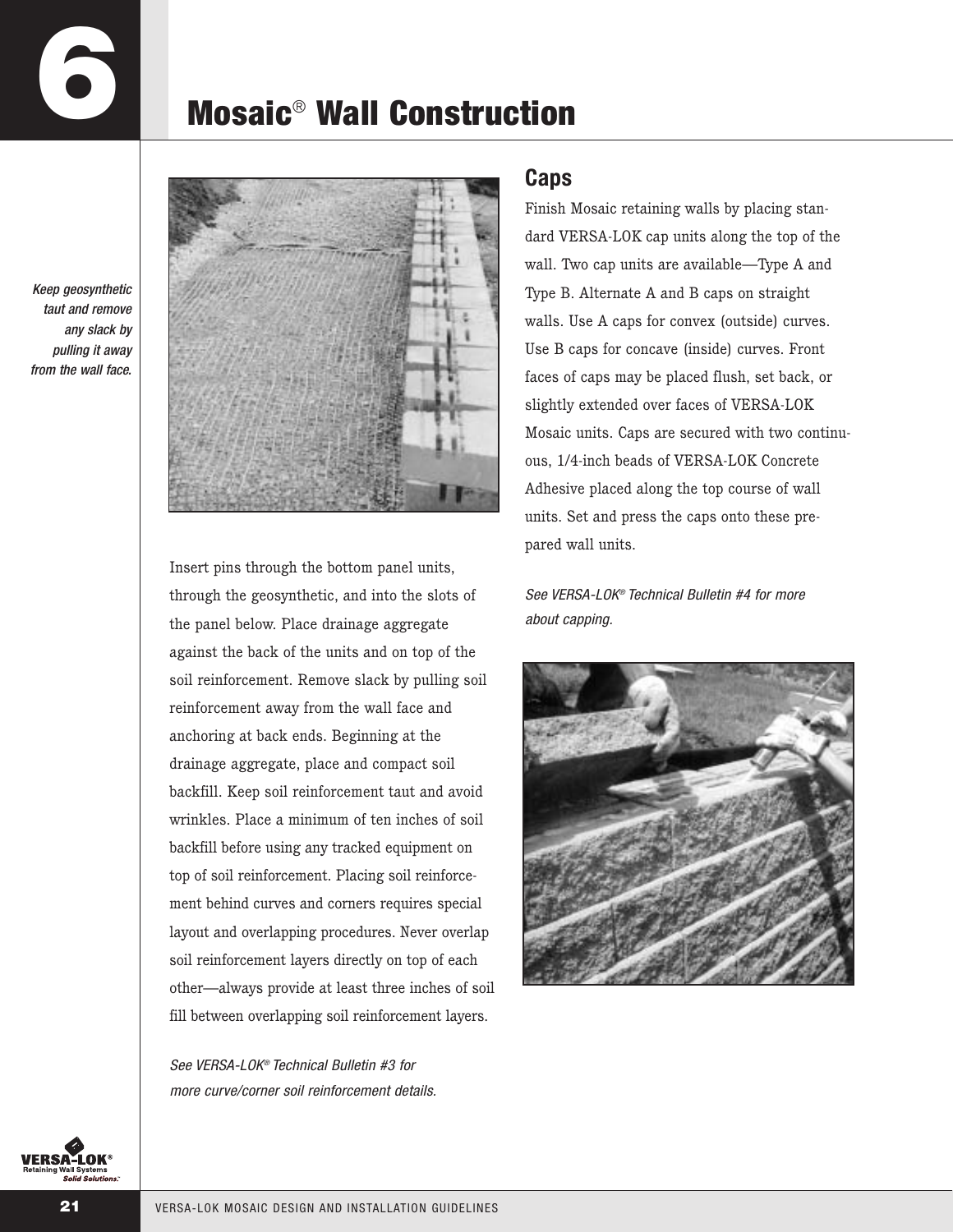### **Curves**

Curves in a Mosaic® wall are created by fanning apart or bringing together the backs of units. The trapezoidal shape of Mosaic units permits a wide range in radii of convex, concave, and serpentine curves. However, convex (outside) curves in Mosaic walls cannot be built tighter than an eight-foot radius. Also, concave (inside) curves built with less than a six-foot radius look ragged in appearance. An inside corner

is recommended in place of a tight inside curve.

When constructing curves, install each ten-inch-high panel completely before proceeding to the adjacent panel. Generally, keep the vertical joints at the front of units tight-fitting. There will, however, be some minor gapping between units in curved Mosaic walls to account for changes in curve radii as courses set back.

### **Concave (Inside) Curves**

Construct concave curves by increasing spaces between the backs of units. For a smooth curve, concave curves should have a minimum six-foot radius at the bottom of the wall.

Some slight gapping is needed between upper units of panels to adjust to changing radii. Upper units in a panel set back from the lower units, so upper units curve on a slightly bigger circle. Because upper units in a panel must cover longer distances, upper units must be spread out (gapped) to match the layout of the lower units.

This is why it is important to build and adjust a complete ten-inch-high by 24-inch-wide panel before installing any adjacent panels.

For more information on building curved walls, see VERSA-LOK® Technical Bulletin #3 – Curves and Corners.

**ANTIFACTURING READER** 

Minor gapping between some units is necessary to account for changes in the curve radius as each course sets back.

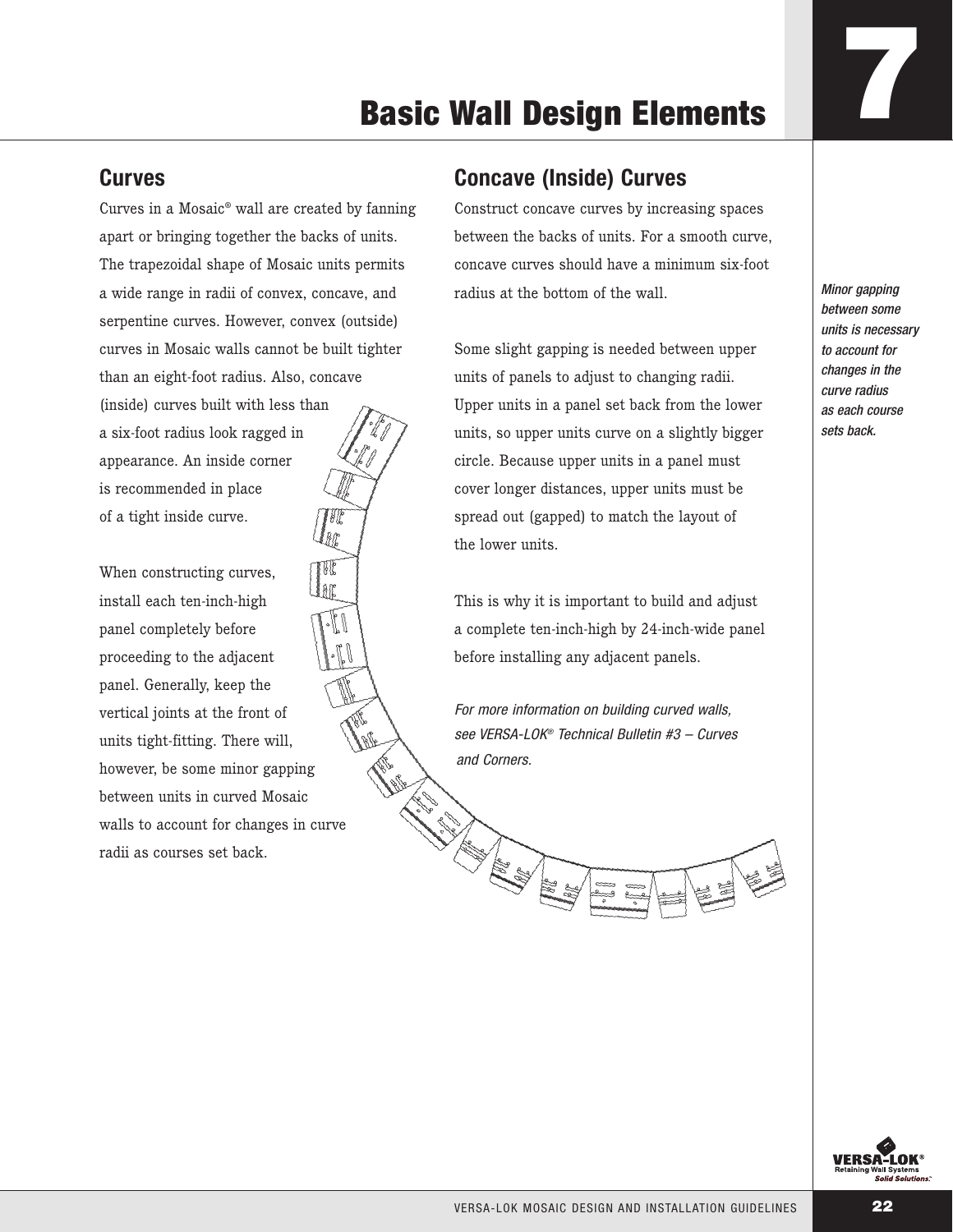### **Convex (Outside) Curves**

Create convex curves by decreasing the space between the backs of the units. The minimum outside radius for a Mosaic® wall is eight feet at the top of the wall.

To properly install Mosaic curves, build and adjust a complete panel before installing adjacent panels.

**7**



Each unit sets back 3/4 inch, so panels set back a total of 1.5 inches per each ten-inchhigh course. Plan ahead to ensure the radius at the top of the wall is not less than the eight-foot minimum.

Upper units in a panel set back from lower units, so lower units curve on a slightly bigger circle. Because lower units must cover longer distances, lower units must be spread out (gapped) to match the layout of upper units. This is why it is important to build and adjust a complete teninch-high by 24-inch-wide panel before installing any adjacent panels.

### **Corners**

Solid Mosaic units are easily modified to create a variety of angled corners. Always build ten-inchhigh corner panels first, then work out from the corner. Overlap and interlock corners—do not miter. At the sides (ends) of corner panels, vertically align upper and lower units to create ten-inch-high joints to butt against adjacent regular panels.

> Specific examples of 90-degree corners are shown on pages 24-26. Various angled corners such as 45-degree corners can be built by similar methods.

> > For information on specialty corners, contact the VFRSA-I OK® technical staff.



**VERSA-LOK** 

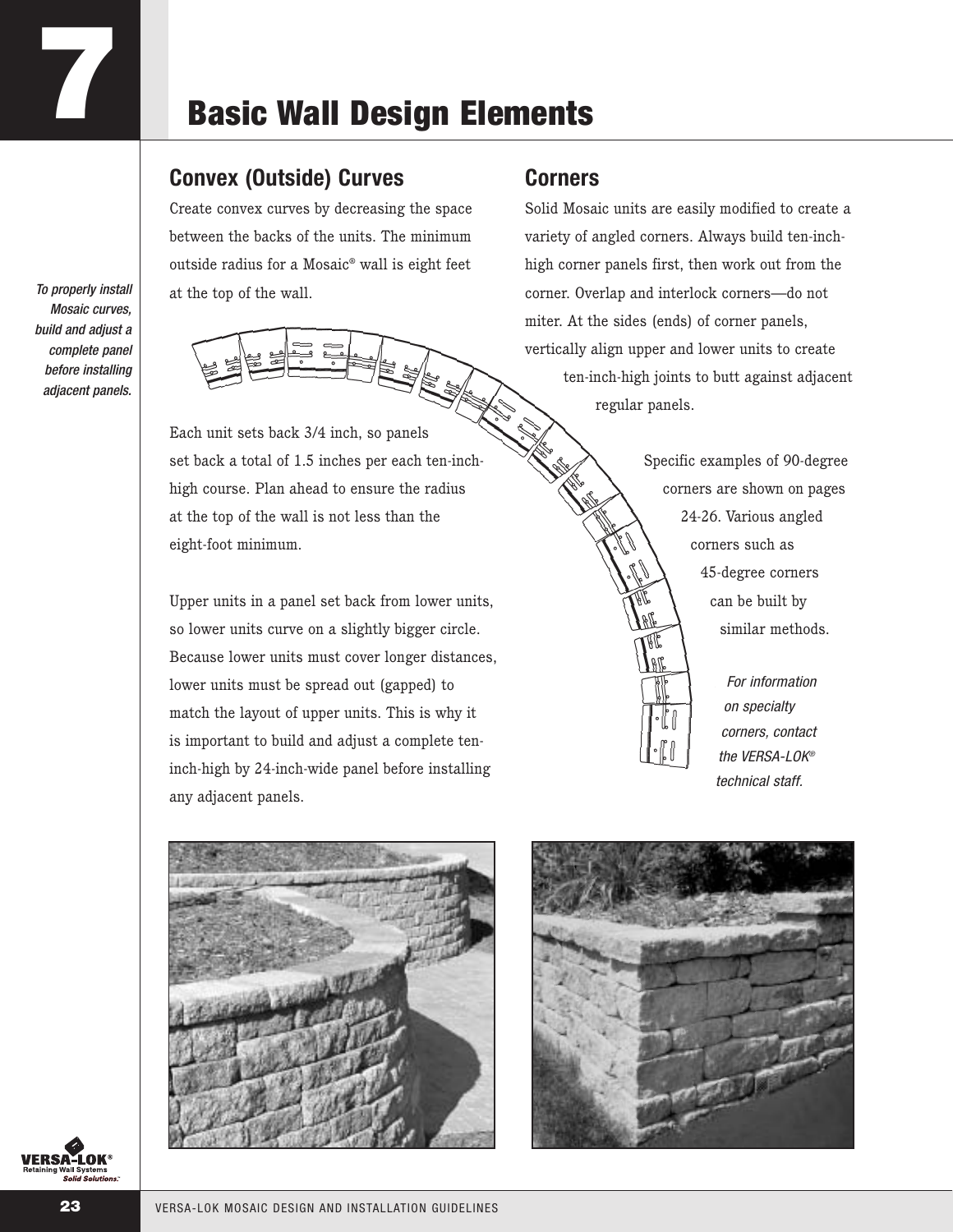### **Outside 90° Corner**

For the first ten-inch high corner panel, split a Standard unit and an Accent® unit into halves. Next, cut off the backs of two of the split half units as shown (Figure A and B). Also cut or split off the rear corner of a whole Standard unit (Figure A). For the lower portion of the corner panel, place the modified half-Standard unit at the corner. Place the corner-cut Standard unit and a Cobble® unit at its sides (Figure A).

For the upper portion, place the modified half-Accent unit at the corner, with whole Accent units at both sides (Figure B). Complete this ten-inch-high course by building out from the corner panel with Mosaic® panels. On the next course, install another ten-inch-high corner panel that is basically the mirror image of the first course corner panel (Figures C & D). For the remaining courses, repeat these corner panels until reaching desired wall height.

For each course, always build a ten-inch high corner panel first, then work out from this corner panel.



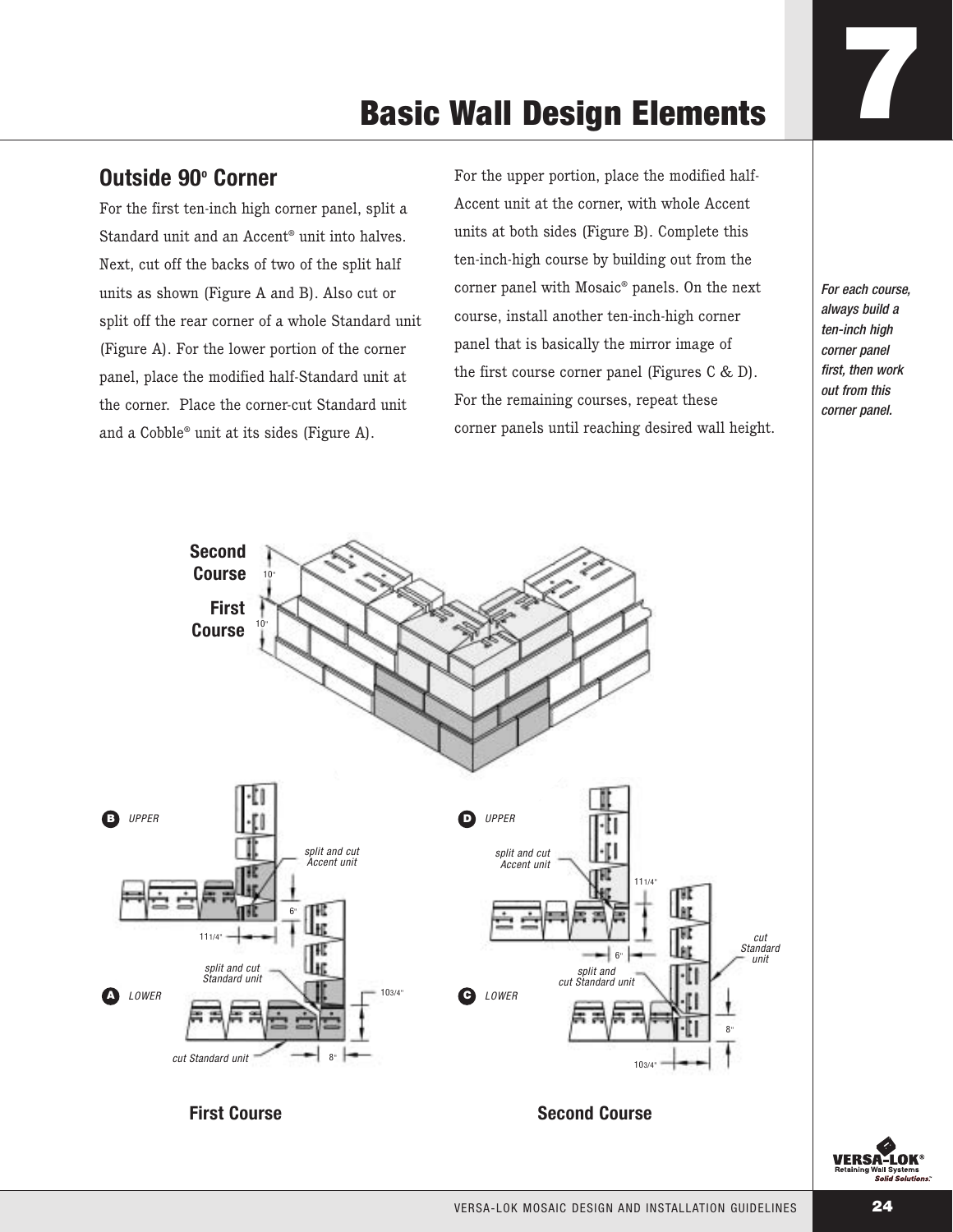### **Outside 90o Corner at Stairs**

When building an outside corner at stairs, the side wall abutting the stairs should be vertical *(see page 29)*. For the first ten-inch-high corner panel, split a Standard and an Accent® unit into halves and cut off the back of the Standard half unit as shown (Figure A). Also cut or split off the rear corner of a whole Standard unit (Figure A). Place the half-Standard unit at

the corner, with a corner-cut Standard unit and a Cobble® unit at its side (Figure A). Above this, place the half-Accent unit at the corner, with whole Accent units at both sides (Figure B). On the next course, install another ten-inch-high corner panel similar to the first course panel (Figures C & D). For the remaining courses, repeat these corner panels until reaching desired wall height.



For corners at stairs, the front wall sets back but the side wall is vertical.

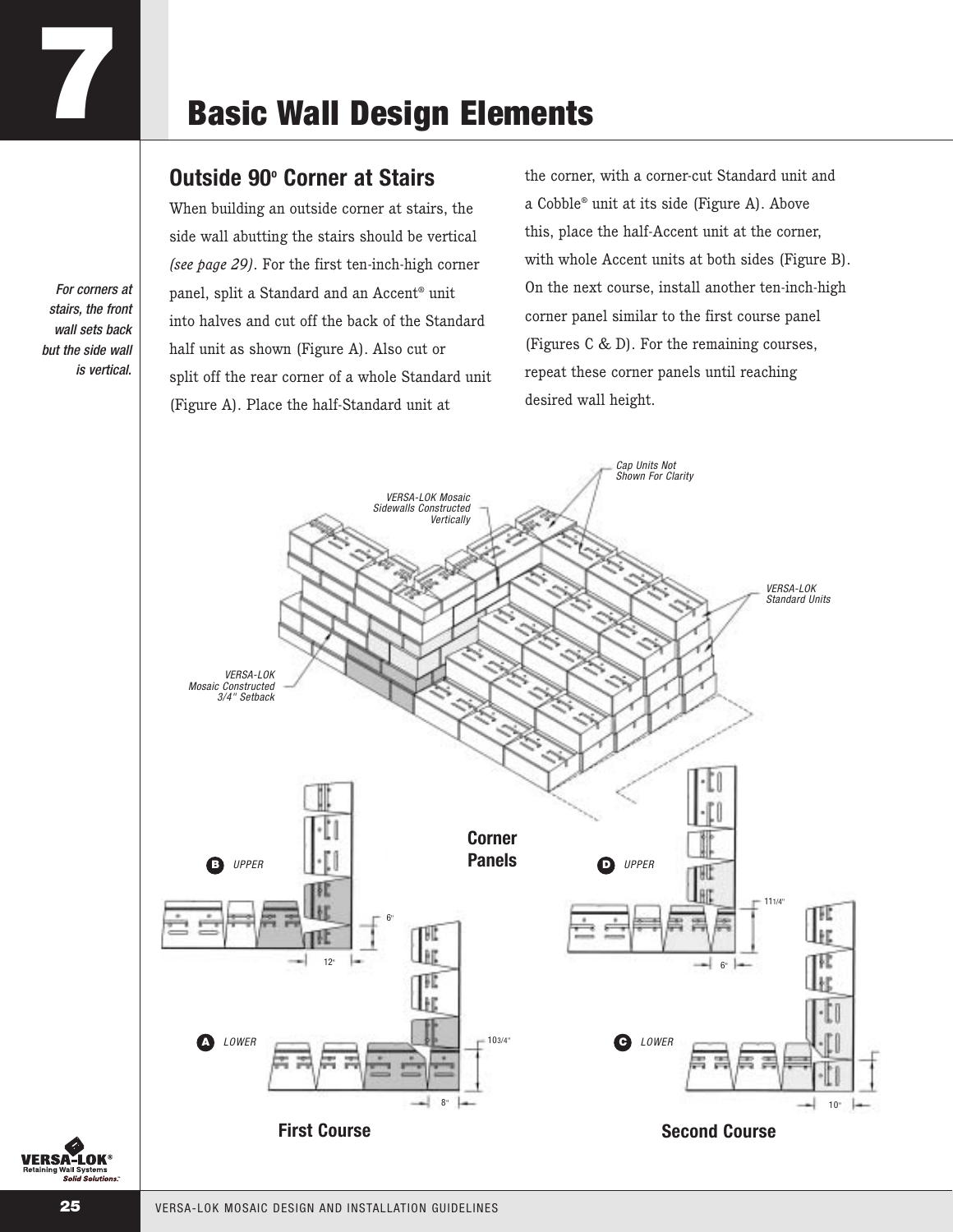### **Inside 90° Corners**

For the first ten-inch-high course of a 90-degree inside corner, butt the left side panel into the right side panel (Figures A & B). This hides part of the right side panel that runs "wild" past the corner. Upper and lower portions of both panels meeting at the corner should have units of the same height. In the illustrations below, lower units of the first-course corner panels are all four inches high. Modify the left side panel

to fit snugly against the setback in the right side panel face by saw cutting 3/4 inch off the lower unit (Figure A). Build regular Mosaic® panels out from the corner panels to complete the first course. On the second course, butt the right side panel into the left side panel and saw cut the lower right side unit (Figures C & D). For remaining courses, repeat these corner panels until reaching desired wall height.

For inside corners, saw-cut units in the abutting panels to fit snuggly against the setback within the adjacent panels.